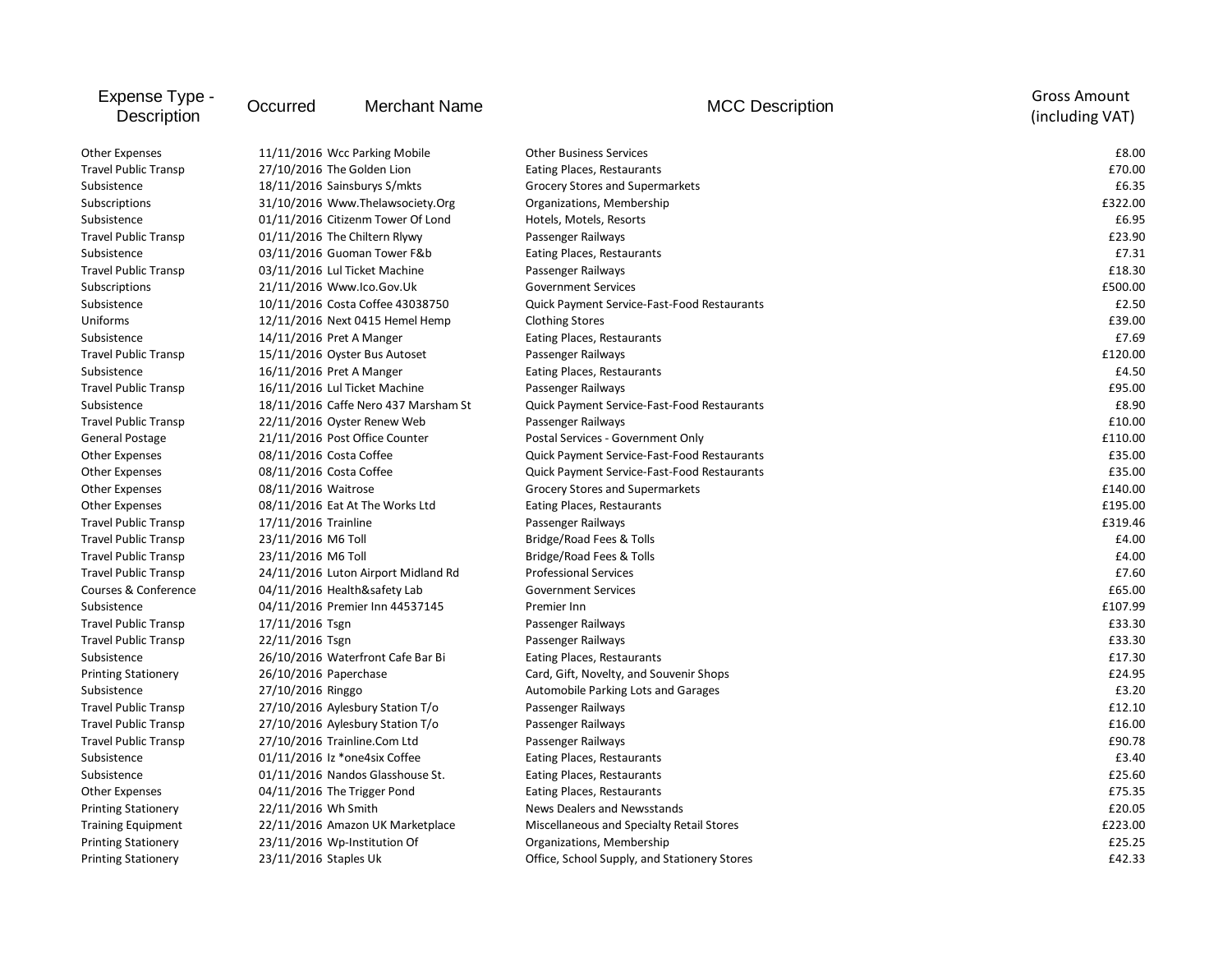| Subsistence                 | 24/11/2016 Gerrys Offshore I        | Quick Payment Service-Fast-Food Restaurants      | £12.70  |
|-----------------------------|-------------------------------------|--------------------------------------------------|---------|
| Subsistence                 | 17/11/2016 Marks&spencer Plc Sf     | Grocery Stores and Supermarkets                  | £2.74   |
| Subsistence                 | 09/11/2016 Za Za Bazaar Newcastle   | Eating Places, Restaurants                       | £27.98  |
| Subsistence                 | 27/11/2016 Hotel Ibis               | Hotel Ibis                                       | £54.00  |
| <b>Printing Stationery</b>  | 27/10/2016 Amazon UK Marketplace    | Miscellaneous and Specialty Retail Stores        | £59.85  |
| <b>Operational Equip</b>    | 31/10/2016 Northern Diver (Intnl)   | <b>Sporting Goods Stores</b>                     | £63.00  |
| <b>Operational Equip</b>    | 14/11/2016 Extremegb Ltd            | <b>Sporting Goods Stores</b>                     | £60.39  |
| <b>Operational Equip</b>    | 16/11/2016 Amazon UK Marketplace    | Miscellaneous and Specialty Retail Stores        | £41.52  |
| <b>Operational Equip</b>    | 21/11/2016 Extremegb Ltd            | <b>Sporting Goods Stores</b>                     | £273.15 |
| Courses & Conference        | 10/11/2016 Mercure Maidstone        | Hotels, Motels, Resorts                          | £65.47  |
| <b>Operational Equip</b>    | 10/11/2016 Somerset Commercials L   | Lumber & Building Materials Stores               | £36.53  |
| Spares For Red Fleet        | 21/11/2016 Newtrim UK Ltd           | Automotive Body Repair Shops                     | £510.00 |
| <b>Operational Equip</b>    | 24/11/2016 Sp Autodata Limited      | <b>Computer Software Stores</b>                  | £73.20  |
| Office & Gen Equip          | 10/11/2016 Amazon UK Marketplace    | Miscellaneous and Specialty Retail Stores        | £224.99 |
| <b>Water Aware Training</b> | 07/11/2016 Cotswold Outdoor Milton  | Mens and Womens Clothing Stores                  | £37.03  |
| <b>Water Aware Training</b> | 10/11/2016 Wickes                   | Lumber & Building Materials Stores               | £17.97  |
| <b>Water Aware Training</b> | 23/11/2016 Saturn Machine Knives Lt | Miscellaneous and Specialty Retail Stores        | £110.40 |
| <b>Travel Public Transp</b> | 22/11/2016 Aylesbury Station T/o    | Passenger Railways                               | £37.50  |
| <b>Travel Public Transp</b> | 10/11/2016 Wcc Parking Mobile       | <b>Other Business Services</b>                   | £2.90   |
| <b>Travel Public Transp</b> | 17/11/2016 Doubletree               | Doubletree Hotels                                | £8.95   |
| <b>Travel Public Transp</b> | 22/11/2016 London Midland Onb       | Passenger Railways                               | £21.20  |
| <b>Other Expenses</b>       | 25/11/2016 Osmond Group Ltd         | Office and Commercial Furniture                  | £37.74  |
| Fixtures & Fittings         | 28/10/2016 Dunelm Ltd               | Drapery, Upholstery, and Window Coverings Stores | £25.98  |
| Fixtures & Fittings         | 15/11/2016 Wickes Chesham           | Lumber & Building Materials Stores               | £14.97  |
| Office & Gen Equip          | 10/11/2016 Tesco Stores-2041        | Grocery Stores and Supermarkets                  | £10.00  |
| <b>Printing Stationery</b>  | 11/11/2016 Amazon UK Marketplace    | Miscellaneous and Specialty Retail Stores        | £35.70  |
| Subsistence                 | 14/11/2016 One Stop 2968            | Grocery Stores and Supermarkets                  | £17.15  |
| <b>Training</b>             | 02/11/2016 Premier Inn 44536685     | Premier Inn                                      | £550.94 |
| Office & Gen Equip          | 05/11/2016 Buckingham Bikes L       | Bicycle Shops-Sales and Service                  | £38.98  |
| <b>Training</b>             | 07/11/2016 Premier Inn 44536685     | Premier Inn                                      | £214.98 |
| <b>Training</b>             | 07/11/2016 Premier Inn 44536685     | Premier Inn                                      | £214.98 |
| Subsistence                 | 16/11/2016 Moto Winchester N/e Co   | Eating Places, Restaurants                       | £7.58   |
| <b>Training</b>             | 16/11/2016 Geo Washington G & Cc    | Hotels, Motels, Resorts                          | £97.00  |
| Subsistence                 | 23/11/2016 Just Baguettes           | Eating Places, Restaurants                       | £29.30  |
| Canteen Equipment           | 25/11/2016 Argos Ltd                | <b>Discount Stores</b>                           | £74.99  |
| Subsistence                 | 22/11/2016 Tesco Stores 2041        | Grocery Stores and Supermarkets                  | £4.50   |
| <b>Other Expenses</b>       | 25/11/2016 Wilko Retail Limit       | Household Appliance Stores                       | £22.55  |
| <b>Other Expenses</b>       | 25/11/2016 Snappy Snaps Aylesbury   | Photo Developing, Photofinishing Laboratories    | £25.00  |
| Subsistence                 | 26/10/2016 Pret A Manger            | Eating Places, Restaurants                       | £4.15   |
| Subsistence                 | 26/10/2016 Pret A Manger            | Eating Places, Restaurants                       | £3.20   |
| Subsistence                 | 27/10/2016 Pret A Manger            | Eating Places, Restaurants                       | £3.75   |
| Subsistence                 | 30/10/2016 Pret A Manger            | Eating Places, Restaurants                       | £7.49   |
| Subsistence                 | 30/10/2016 Pret A Manger            | Eating Places, Restaurants                       | £1.50   |
| Subsistence                 | 31/10/2016 Wasabi Kings Cross       | Eating Places, Restaurants                       | £7.58   |
| Subsistence                 | 02/11/2016 London Review Cake Sho   | <b>Book Stores</b>                               | £13.40  |
| Subsistence                 | 03/11/2016 Double Tree Hilton Res   | Doubletree Hotels                                | £3.25   |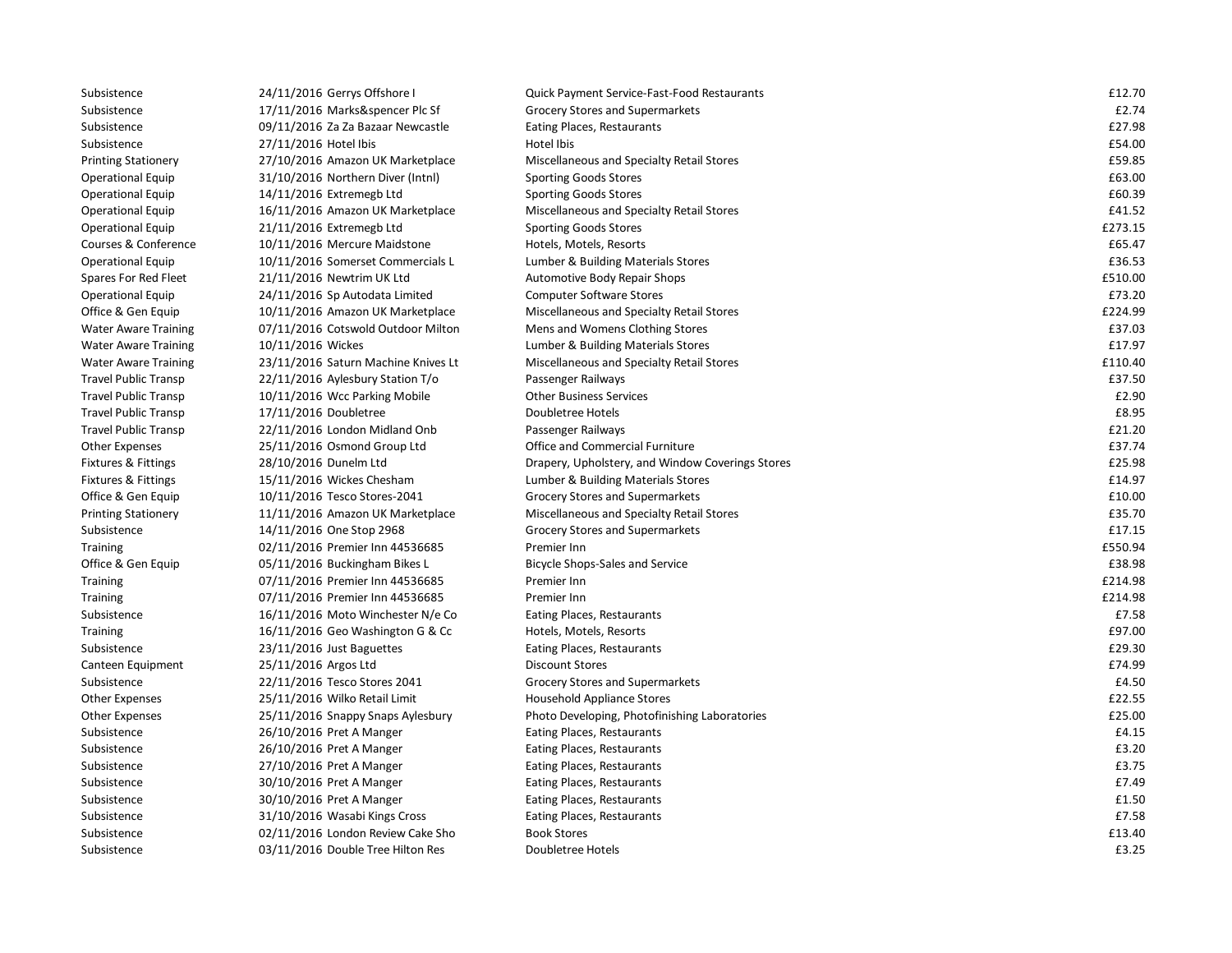| Subsistence                 | 03/11/2016 Ravello                | Quick Payment Service-Fast-Food Restaurants  | £5.15     |
|-----------------------------|-----------------------------------|----------------------------------------------|-----------|
| Subsistence                 | 04/11/2016 Costa Coffee           | Eating Places, Restaurants                   | £4.10     |
| Subsistence                 | 04/11/2016 Costa Coffee           | Eating Places, Restaurants                   | £1.65     |
| Subsistence                 | 07/11/2016 Ravello                | Quick Payment Service-Fast-Food Restaurants  | £7.43     |
| Subsistence                 | 09/11/2016 Caffe Nero             | Eating Places, Restaurants                   | £4.30     |
| Subsistence                 | 11/11/2016 Starbucks              | Quick Payment Service-Fast-Food Restaurants  | £2.95     |
| Subsistence                 | 16/11/2016 Tamworth Costa         | Eating Places, Restaurants                   | £3.32     |
| Subsistence                 | 16/11/2016 Wasabi Victoria Statio | Eating Places, Restaurants                   | £6.29     |
| Subsistence                 | 21/11/2016 Eat                    | Eating Places, Restaurants                   | £5.20     |
| Subsistence                 | 23/11/2016 Royal National Theatre | Theatrical Producers, Tic                    | £4.50     |
| Subsistence                 | 24/11/2016 Ravello                | Quick Payment Service-Fast-Food Restaurants  | £9.13     |
| Subsistence                 | 25/11/2016 Costa Coffee           | Quick Payment Service-Fast-Food Restaurants  | £2.65     |
| Subsistence                 | 25/11/2016 Eat                    | Eating Places, Restaurants                   | £1.90     |
| Subsistence                 | 25/11/2016 Leyland Hotel          | Hotels, Motels, Resorts                      | £5.45     |
| Courses & Conference        | 27/10/2016 Westminster Forum      | Consulting, Management, and PR Services      | £178.00   |
| Courses & Conference        | 27/10/2016 Www.Publicpolicyexchan | <b>Other Business Services</b>               | £252.00   |
| Courses & Conference        | 27/10/2016 Paypal *djieuropebv    | Appliance Repair Shops, Electrical and Small | £283.20   |
| <b>Operational Equip</b>    | 27/10/2016 Foreign Exchange Fee   | Foreign Exchange Fee                         | £974.47   |
| <b>Bank Charges</b>         | 28/10/2016 Www.Flagsandflagpoles. | Miscellaneous Publishing and Printing        | £26.80    |
| <b>Community Safety Chg</b> | 28/10/2016 Premier Inn44511275    | Premier Inn                                  | £173.40   |
| Courses & Conference        | 11/11/2016 Publicity Pens         | Office, School Supply, and Stationery Stores | £108.99   |
| <b>Printing Stationery</b>  | 11/11/2016 Paypal *ztecmedical    | <b>Other Business Services</b>               | £303.60   |
| <b>Operational Equip</b>    | 14/11/2016 Easyjet Erf6wmt        | EasyJet                                      | £40.20    |
| <b>Travel Public Transp</b> | 14/11/2016 Easyjet Erf6wmt        | EasyJet                                      | £65.62    |
| <b>Travel Public Transp</b> | 15/11/2016 Virgin Trains          | Passenger Railways                           | $-£40.62$ |
| <b>Travel Public Transp</b> | 17/11/2016 Xact Consultancy & Tra | <b>Other Business Services</b>               | £112.70   |
| <b>Staff Training Fees</b>  | 24/11/2016 Www.Cips.Org           | Organizations, Membership                    | £135.96   |
| <b>Staff Training Fees</b>  | 25/11/2016 Premier Inn44015525    | Premier Inn                                  | £123.42   |
| Courses & Conference        | 25/11/2016 Wyboston Lakes Ltd     | Hotels, Motels, Resorts                      | £647.84   |
| Subsistence                 | 26/10/2016 Wyboston Lakes Ltd     | Eating Places, Restaurants                   | £5.60     |
| Subsistence                 | 26/10/2016 Wyboston Lakes Ltd     | Eating Places, Restaurants                   | £7.70     |
| Subsistence                 | 26/10/2016 Wyboston Lakes Ltd     | Eating Places, Restaurants                   | £10.50    |
| Subsistence                 | 26/10/2016 Wyboston Lakes Ltd     | Eating Places, Restaurants                   | £17.80    |
| Subsistence                 | 26/10/2016 Wyboston Lakes Ltd     | Eating Places, Restaurants                   | £23.35    |
| Subsistence                 | 26/10/2016 Wyboston Lakes Ltd     | Eating Places, Restaurants                   | £23.65    |
| Subsistence                 | 26/10/2016 Andy McNeil            | Hotels, Motels, Resorts                      | £74.00    |
| <b>Travel Public Transp</b> | 26/10/2016 Andy McNeil            | Hotels, Motels, Resorts                      | £85.50    |
| Travel Public Transp        | 27/10/2016 Deanes Deli            | Eating Places, Restaurants                   | £85.50    |
| Subsistence                 | 28/10/2016 Greater Anglia T/o     | Passenger Railways                           | £155.65   |
| <b>Travel Public Transp</b> | 07/11/2016 Hoc Crs                | Eating Places, Restaurants                   | £29.60    |
| Subsistence                 | 14/11/2016 Hoc Crs                | Eating Places, Restaurants                   | £4.25     |
| Subsistence                 | 17/11/2016 Starbucks              | Quick Payment Service-Fast-Food Restaurants  | £4.30     |
| Subsistence                 | 17/11/2016 Greater Anglia         | Passenger Railways                           | £5.35     |
| <b>Travel Public Transp</b> | 17/11/2016 Greater Anglia T/o     | Passenger Railways                           | £21.90    |
| <b>Travel Public Transp</b> | 17/11/2016 Greater Anglia T/o     | Passenger Railways                           | £21.90    |
| <b>Travel Public Transp</b> | 23/11/2016 Greater Anglia T/o     | Passenger Railways                           | £18.50    |
|                             |                                   |                                              |           |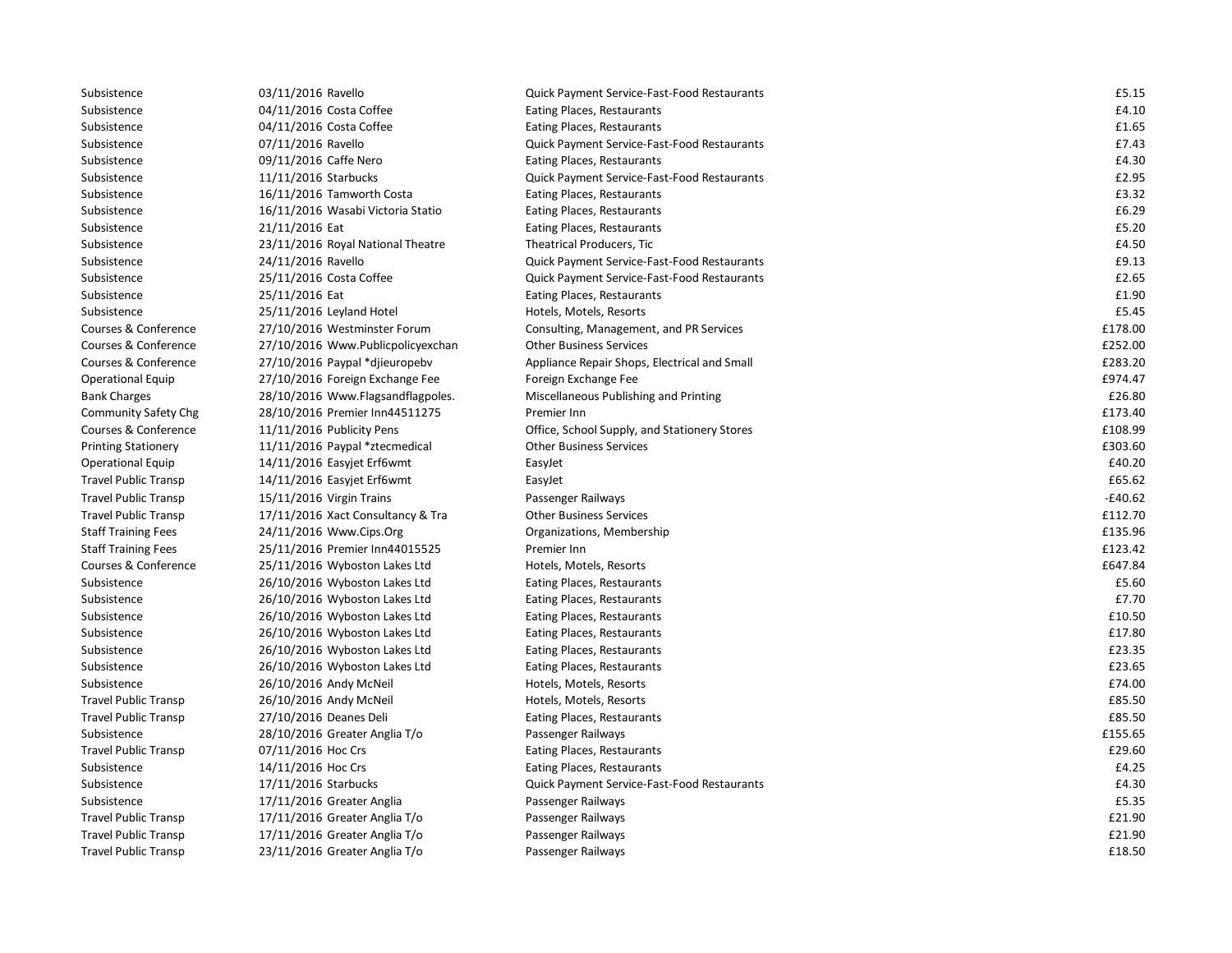| <b>Travel Public Transp</b> | 24/11/2016 Tvlicensing.Co.Uk         | Consulting, Management, and PR Services            | £21.90  |
|-----------------------------|--------------------------------------|----------------------------------------------------|---------|
| Licences                    | 25/11/2016 Mercure Shrewsbury Albrig | Hotels, Motels, Resorts                            | £145.50 |
| <b>Travel Public Transp</b> | 01/11/2016 Mercure Shrewsbury Albrig | Hotels, Motels, Resorts                            | £107.00 |
| <b>Travel Public Transp</b> | 15/11/2016 Indigo Park Soluti        | Automobile Parking Lots and Garages                | £10.80  |
| <b>Travel Public Transp</b> | 15/11/2016 London Midland Tic        | Passenger Railways                                 | £43.90  |
| Spares For Red Fleet        | 28/10/2016 Screwfix Direct           | Lumber & Building Materials Stores                 | £17.99  |
| Spares For Red Fleet        | 07/11/2016 Www.Marinescene.Co.Uk     | Miscellaneous and Specialty Retail Stores          | £61.97  |
| Spares For Red Fleet        | 09/11/2016 Howe Tools Ltd            | Hardware Equipment and Supplies                    | £28.00  |
| Spares For Red Fleet        | 10/11/2016 Www.Marinescene.Co.Uk     | Miscellaneous and Specialty Retail Stores          | £81.97  |
| Spares For Red Fleet        | 18/11/2016 Www.lfm.Com               | Direct Marketing Catalog Merchants                 | £212.88 |
| Telephones                  | 31/10/2016 Paypal *telecomstop       | <b>Electronic Sales</b>                            | £59.97  |
| Telephones                  | 01/11/2016 Amazon UK Marketplace     | <b>Book Stores</b>                                 | £8.79   |
| ICT                         | 10/11/2016 Argos Ltd                 | <b>Discount Stores</b>                             | £165.95 |
| Repairs & Maintenanc        | 21/11/2016 Argos Ltd                 | <b>Discount Stores</b>                             | £69.99  |
| <b>Travel Public Transp</b> | 08/11/2016 Ticketofficesale          | Passenger Railways                                 | £23.20  |
| <b>Travel Public Transp</b> | 01/11/2016 Trainline.Com Ltd         | Passenger Railways                                 | £33.41  |
| <b>Travel Public Transp</b> | 02/11/2016 Trainline                 | Passenger Railways                                 | £33.41  |
| Courses & Conference        | 02/11/2016 Pavilion Publishing &     | Books, Periodicals and Newspapers                  | £271.20 |
| Subsistence                 | 03/11/2016 Double Tree Hilton Res    | Doubletree Hotels                                  | £9.95   |
| <b>Travel Public Transp</b> | 03/11/2016 Mkc Parking Ringgo        | Automobile Parking Lots and Garages                | £10.38  |
| Subsistence                 | 08/11/2016 The Europa Hotel          | Hotels, Motels, Resorts                            | £20.00  |
| <b>Travel Public Transp</b> | 08/11/2016 Trainline                 | Passenger Railways                                 | £41.51  |
| <b>Travel Public Transp</b> | 09/11/2016 Mkc Parking Ringgo        | Automobile Parking Lots and Garages                | £10.38  |
| <b>Travel Public Transp</b> | 16/11/2016 Trainline                 | Passenger Railways                                 | £33.41  |
| <b>Travel Public Transp</b> | 23/11/2016 Mkc Parking Ringgo        | Automobile Parking Lots and Garages                | £4.38   |
| ICT                         | 31/10/2016 Argos Ltd                 | <b>Discount Stores</b>                             | £49.99  |
| ICT                         | 01/11/2016 B & Q 1305                | Lumber & Building Materials Stores                 | £21.71  |
| ICT                         | 01/11/2016 Argos Ltd                 | <b>Discount Stores</b>                             | £115.96 |
| ICT                         | 01/11/2016 Argos Ltd                 | <b>Discount Stores</b>                             | £115.96 |
| Computer Hardware           | 04/11/2016 Surveymonkey.Com          | Direct Marketing Continuity Subscription Merchants | £26.00  |
| ICT                         | 04/11/2016 Argos Retail Group        | <b>Discount Stores</b>                             | £157.96 |
| <b>Travel Public Transp</b> | 11/11/2016 Aylesbury Station T/o     | Passenger Railways                                 | £42.90  |
| <b>Travel Public Transp</b> | 15/11/2016 Haddenham & Thame Park    | Passenger Railways                                 | £46.20  |
| <b>Travel Public Transp</b> | 01/11/2016 Mkc Parking Ringgo        | Automobile Parking Lots and Garages                | £6.18   |
| Crb Checks                  | 03/11/2016 Disclosure & Barring      | <b>Government Services</b>                         | £13.00  |
| <b>Crb Checks</b>           | 26/10/2016 Disclosure & Barring      | <b>Government Services</b>                         | £13.00  |
| Crb Checks                  | 26/10/2016 Disclosure & Barring      | <b>Government Services</b>                         | £13.00  |
| Crb Checks                  | 27/10/2016 Disclosure & Barring      | <b>Government Services</b>                         | £13.00  |
| <b>Crb Checks</b>           | 28/10/2016 Disclosure & Barring      | <b>Government Services</b>                         | £13.00  |
| Crb Checks                  | 28/10/2016 Disclosure & Barring      | <b>Government Services</b>                         | £13.00  |
| Crb Checks                  | 31/10/2016 Disclosure & Barring      | <b>Government Services</b>                         | £13.00  |
| <b>Crb Checks</b>           | 31/10/2016 Disclosure & Barring      | <b>Government Services</b>                         | £13.00  |
| <b>Crb Checks</b>           | 01/11/2016 Disclosure & Barring      | <b>Government Services</b>                         | £13.00  |
| <b>Crb Checks</b>           | 02/11/2016 Disclosure & Barring      | <b>Government Services</b>                         | £13.00  |
| Crb Checks                  | 07/11/2016 Disclosure & Barring      | <b>Government Services</b>                         | £13.00  |
| <b>Crb Checks</b>           | 07/11/2016 Disclosure & Barring      | <b>Government Services</b>                         | £13.00  |
|                             |                                      |                                                    |         |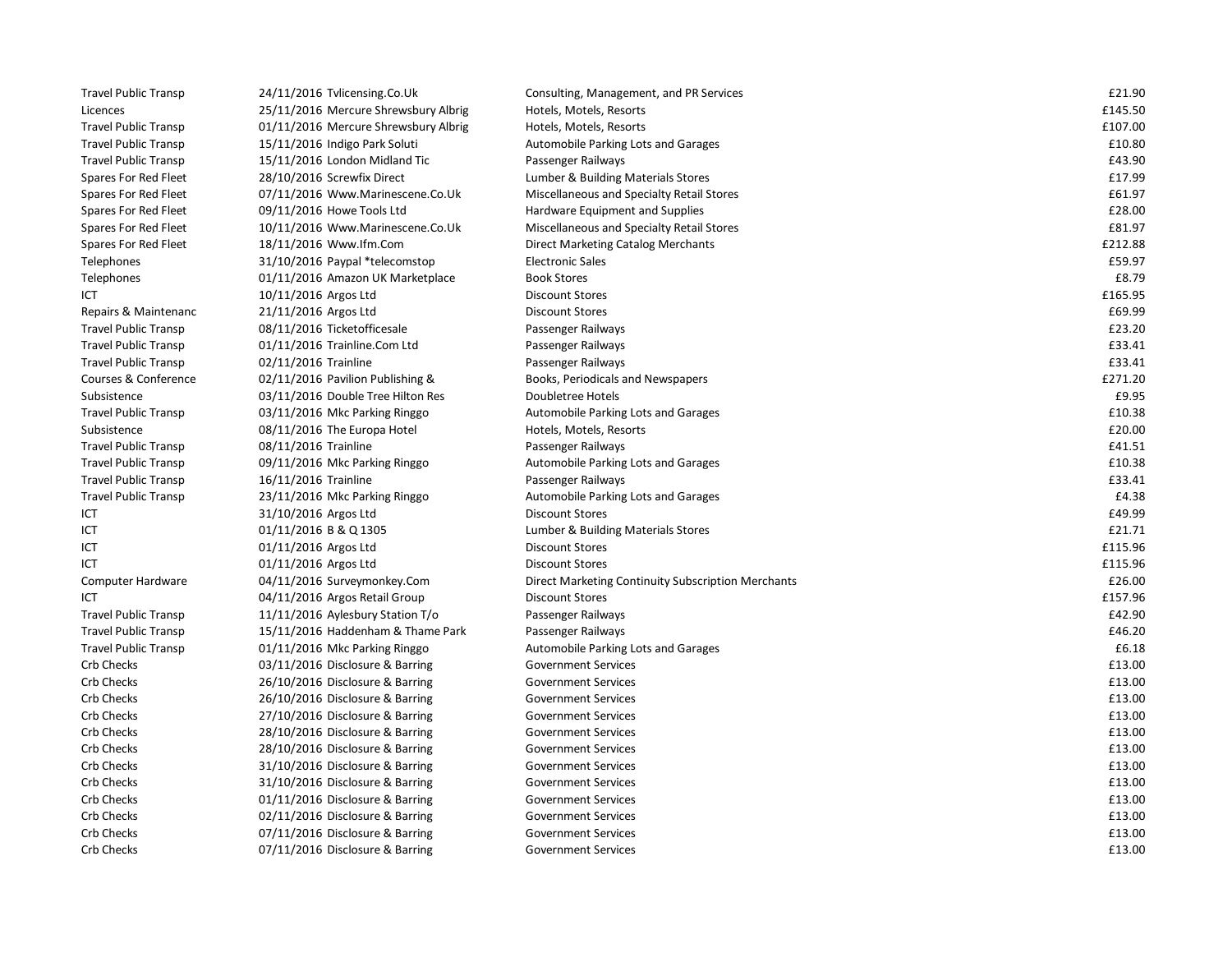| Crb Checks           | 07/11/2016 Disclosure & Barring     | <b>Government Services</b>                        | £13.00   |
|----------------------|-------------------------------------|---------------------------------------------------|----------|
| Crb Checks           | 07/11/2016 Disclosure & Barring     | <b>Government Services</b>                        | £13.00   |
| Crb Checks           | 08/11/2016 Disclosure & Barring     | <b>Government Services</b>                        | £13.00   |
| Crb Checks           | 11/11/2016 Fasthosts Internet       | <b>Computer Network/Information Services</b>      | £13.00   |
| Crb Checks           | 11/11/2016 Disclosure & Barring     | <b>Government Services</b>                        | £13.00   |
| Crb Checks           | 14/11/2016 Disclosure & Barring     | <b>Government Services</b>                        | £13.00   |
| Crb Checks           | 14/11/2016 Disclosure & Barring     | <b>Government Services</b>                        | £13.00   |
| Crb Checks           | 18/11/2016 Disclosure & Barring     | <b>Government Services</b>                        | £13.00   |
| Crb Checks           | 18/11/2016 Disclosure & Barring     | <b>Government Services</b>                        | £13.00   |
| Crb Checks           | 22/11/2016 Disclosure & Barring     | <b>Government Services</b>                        | £13.00   |
| Office & Gen Equip   | 09/11/2016 Fasthosts Internet       | <b>Computer Network/Information Services</b>      | £8.40    |
| Office & Gen Equip   | 18/11/2016 G2s*siteground           | <b>Computer Network/Information Services</b>      | $-£8.40$ |
| Office & Gen Equip   | 22/11/2016 Disclosure & Barring     | <b>Government Services</b>                        | £82.80   |
| Repairs & Maintenanc | 25/11/2016 Lock & Key Centre        | Hat Cleaning Shops, Shoe Repair Shops, Shoe Shine | £5.00    |
| Repairs & Maintenanc | 27/10/2016 Lock & Key Centre        | Hat Cleaning Shops, Shoe Repair Shops, Shoe Shine | £7.90    |
| Repairs & Maintenanc | 28/10/2016 B & Q 1305               | Lumber & Building Materials Stores                | £12.00   |
| Repairs & Maintenanc | 28/10/2016 B & Q 1305               | Lumber & Building Materials Stores                | £19.00   |
| Repairs & Maintenanc | 28/10/2016 Jones & Cocks            | <b>Hardware Stores</b>                            | £29.83   |
| Repairs & Maintenanc | 28/10/2016 B & Q 1124               | Lumber & Building Materials Stores                | £5.21    |
| Repairs & Maintenanc | 31/10/2016 Jones & Cocks            | <b>Hardware Stores</b>                            | £29.94   |
| Repairs & Maintenanc | 01/11/2016 Jones & Cocks            | <b>Hardware Stores</b>                            | £29.96   |
| Repairs & Maintenanc | 03/11/2016 B & Q 1124               | Lumber & Building Materials Stores                | £7.76    |
| Repairs & Maintenanc | 04/11/2016 B & Q 1124               | Lumber & Building Materials Stores                | £9.77    |
| Repairs & Maintenanc | 04/11/2016 Wickes                   | Lumber & Building Materials Stores                | £10.99   |
| Repairs & Maintenanc | 04/11/2016 Jones & Cocks            | <b>Hardware Stores</b>                            | £19.95   |
| Repairs & Maintenanc | 07/11/2016 B & Q 1305               | Lumber & Building Materials Stores                | £24.47   |
| Repairs & Maintenanc | 07/11/2016 Central Elec Engineerg S | Appliance Repair Shops, Electrical and Small      | £11.16   |
| Repairs & Maintenanc | 08/11/2016 Toolstation Ltd          | <b>Hardware Stores</b>                            | £125.34  |
| Repairs & Maintenanc | 08/11/2016 Jones & Cocks            | <b>Hardware Stores</b>                            | £13.91   |
| Repairs & Maintenanc | 11/11/2016 Jones & Cocks            | <b>Hardware Stores</b>                            | £29.85   |
| Repairs & Maintenanc | 14/11/2016 Jones & Cocks            | <b>Hardware Stores</b>                            | £19.95   |
| Repairs & Maintenanc | 16/11/2016 B & Q 1305               | Lumber & Building Materials Stores                | £20.00   |
| Repairs & Maintenanc | 17/11/2016 Jones & Cocks            | <b>Hardware Stores</b>                            | £26.24   |
| Subsistence          | 18/11/2016 Amz UK Digital Dwnload   | <b>Record Shops</b>                               | £1.99    |
| Subsistence          | 26/10/2016 Costa Coffee 43036170    | Quick Payment Service-Fast-Food Restaurants       | £6.70    |
| Subsistence          | 31/10/2016 Costa Coffee 43036170    | Quick Payment Service-Fast-Food Restaurants       | £20.10   |
| Subsistence          | 31/10/2016 Costa Coffee 43036170    | Quick Payment Service-Fast-Food Restaurants       | £5.05    |
| Subsistence          | 01/11/2016 Harvester Beacons        | Eating Places, Restaurants                        | £10.69   |
| Subsistence          | 02/11/2016 Amersham                 | Quick Payment Service-Fast-Food Restaurants       | £5.60    |
| Subsistence          | 02/11/2016 Shell Broughton          | <b>Service Stations</b>                           | £7.00    |
| Subsistence          | 03/11/2016 El Mexican, Reading We   | Eating Places, Restaurants                        | £10.48   |
| Subsistence          | 06/11/2016 Sainsburys Petrol        | <b>Service Stations</b>                           | £4.70    |
| Subsistence          | 07/11/2016 Costa Coffee- Princes    | Eating Places, Restaurants                        | £5.50    |
| Subsistence          | 09/11/2016 Marks&spencer Plc Sf     | Grocery Stores and Supermarkets                   | £8.05    |
| Subsistence          | 09/11/2016 Costa Coffee             | Quick Payment Service-Fast-Food Restaurants       | £2.55    |
| Subsistence          | 10/11/2016 Blackhams China          | Card, Gift, Novelty, and Souvenir Shops           | £9.35    |